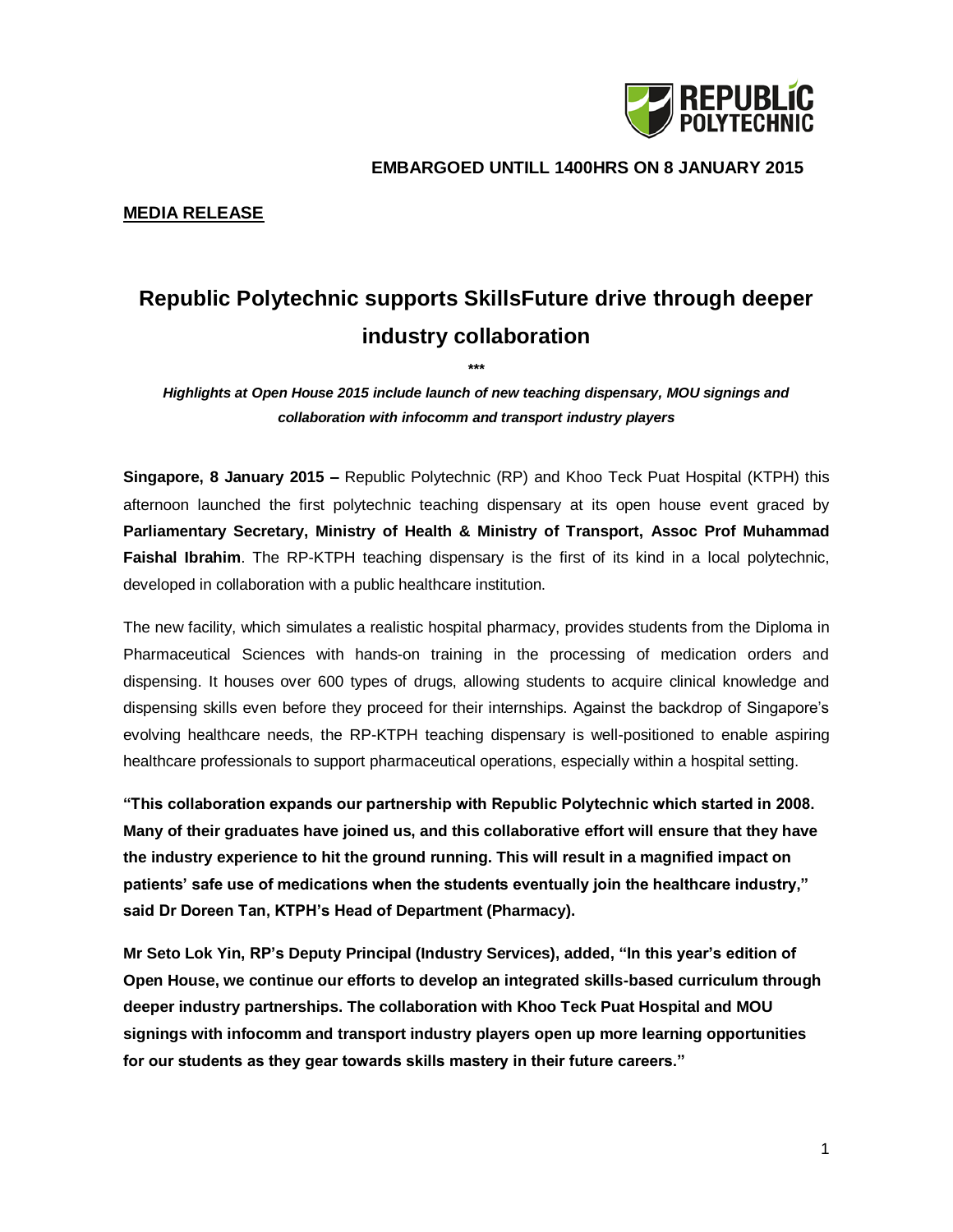

The polytechnic also received a special guest, **Minister for Education Mr Heng Swee Keat**, on the morning of the first day of its Open House. During his tour of RP, the Minister was accompanied by visiting secondary school principals, who were introduced to RP's new courses available this year – the Diploma in Infocomm Security Management and the Diploma in Engineering Systems and Management. They then visited RP's learning facilities which include the Centre of Innovation for Supply Chain Management and the School of Hospitality training kitchen, Oliva. The visit ended with Minister Heng mingling with RP students and secondary school principals at a reception.

During the Open House, Republic Polytechnic will also sign Memorandums of Understanding (MOUs) with leading local and international industry partners, aimed at strengthening its new courses with industry-focused curriculum input and opportunities for skills development.

Today, the School of Infocomm inked MOUs with three established players in the infocomm security sector - RSA, Palo Alto Networks and Ixia. The collaboration will allow students from the Diploma in Infocomm Security Management to benefit from an up-to-date industry-benchmarked curriculum and joint programmes including seminars, workshops, industry final-year projects and internships. An IT security forum was also organised in conjunction with the MOU partners and infocomm security practitioners, with the theme *Partnering for a Secure World.*

Students from the Diploma in Engineering Systems and Management can look forward to specialising in one of two study tracks in their final year – urban transport solutions or intelligent systems. The School of Engineering will collaborate with the Land Transport Authority (LTA), SMRT Corporation and SBS Transit to refine its industry-focused curriculum for the urban transport systems specialisation track, preparing students to be industry-ready immediately upon graduation. An MOU will be signed between RP, LTA, SMRT Corporation and SBS Transit on the second day of Open House, 9 January.

Prospective students can look forward to finding out more about these and other existing courses that RP offers at Open House 2015, through the engaging exhibits on display. Lecturers will also be on hand to offer guidance on study choices at RP. Parents can find out more about polytechnic education through the Parents' Talk, organised especially for them to help their child make an informed choice. For more information, please visit [www.rp.edu.sg/openhouse2015](http://www.rp.edu.sg/openhouse2015)

## End ##